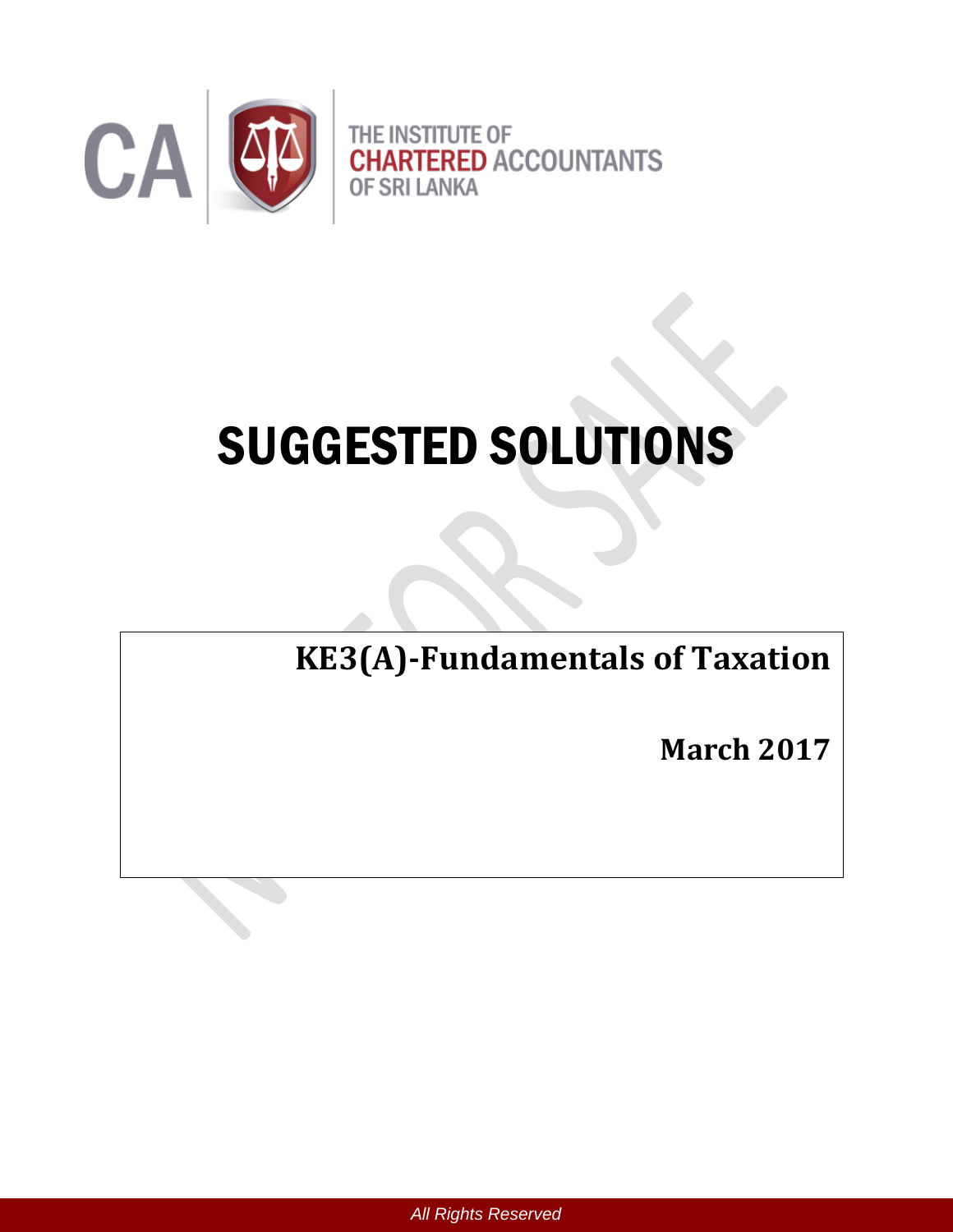# **SECTION 01**

#### **Answer 01**

**1 (a)**

1.1

# **Learning Outcome/s:**

1.1.2 - State the principles of taxation and the difference between direct taxes and indirect taxes **Correct Answer: D** 

## 1.2

# **Learning Outcome/s:**

3.1.2 - Explain specific adjustments applicable to the computation of statutory income of a company, from rent, interest, dividend and profit from trade or business (other than adjustments applicable for intercompany transaction)

 $\triangle$ 

#### **Correct Answer : B**

1.3

## **Learning Outcome/s:**

4.3.1 State the interpretations for tax purposes of the following terms , person, child, trade, business, executive officer and precedent partner

#### **Correct Answer: D**

1.4

**Learning Outcome/s:** 4.5.1 Explain characteristics of withholding tax schemes (WHT on director fees, interest, dividends, sale of gem at auctions, lottery and other prizes) and tax credits where applicable.

**Correct Answer: B** 

1.5

**Learning Outcome/s:** 3.1.5 page 97 Explain the tax liability of a company distributions and distributable profits. **Correct Answer: A** 

## **(2 x 5 = Total: 10 marks)**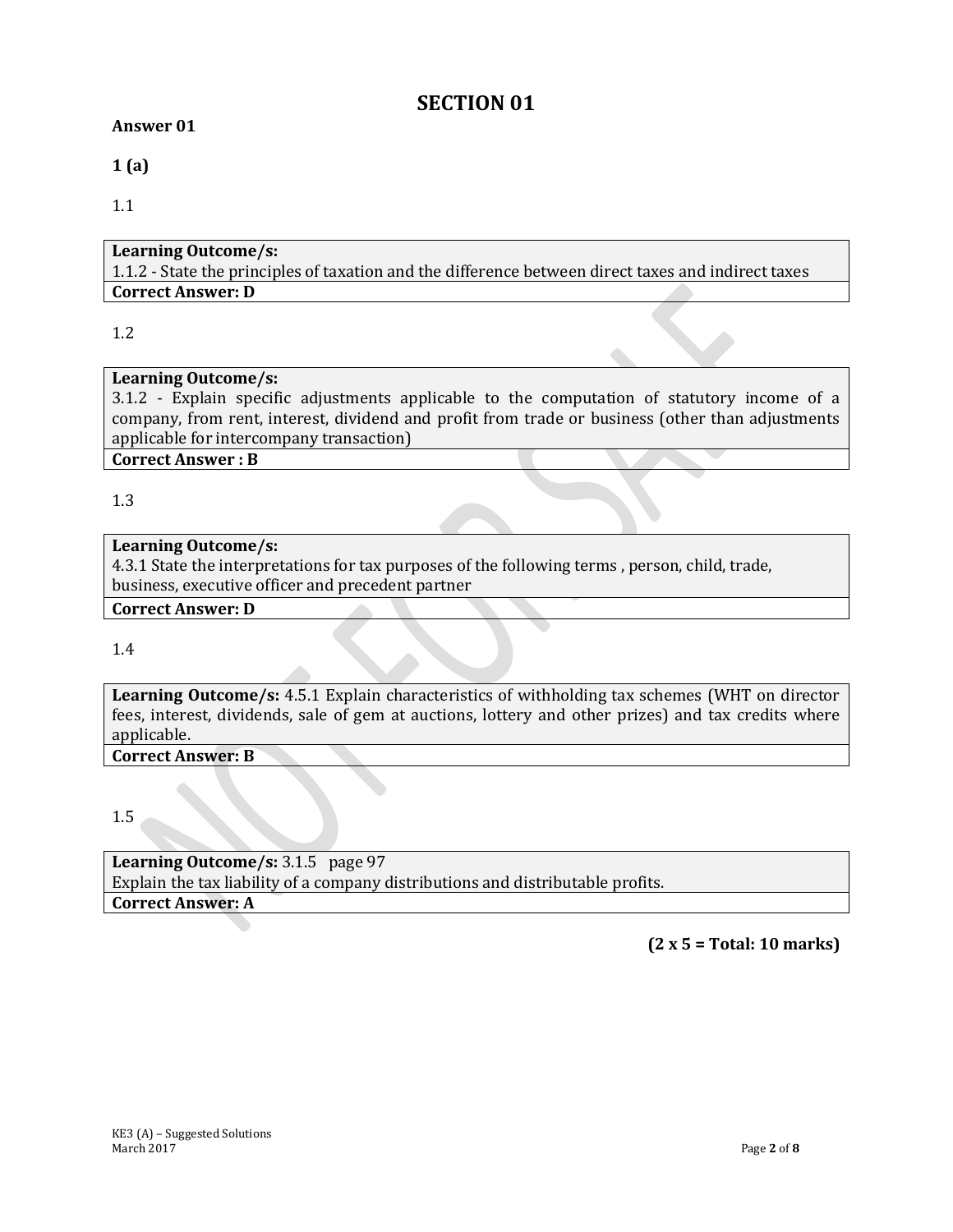## **1 (b)**

## 1.6

| Learning Outcome/s: 2.2.3 Calculate statutory income from other sources of income |                                                       |  |
|-----------------------------------------------------------------------------------|-------------------------------------------------------|--|
| Gross rent                                                                        | $=$ Rs. 900,000                                       |  |
| Less: Rates 10% of Rs. 100,000                                                    | $=(Rs. 10,000)$                                       |  |
|                                                                                   | $=$ Rs. 890,000                                       |  |
| Less: 25% allowance for repair                                                    | $=$ Rs. 222,500                                       |  |
| Net rent                                                                          | $=$ Rs. 667,500                                       |  |
| Rating assessment<br>Less: 25% allowance for repairs<br><b>NAV</b>                | $=$ Rs. 100,000<br>$=$ (Rs. 25,000)<br>$=$ Rs. 75,000 |  |
| Net rent > NAV<br>Taxable rent income = Rs. 667,500                               |                                                       |  |

#### 1.7

**Learning Outcome/s:** 3.1.4 Compute gross income tax liability and balance tax liability of a smallor medium-sized company.

| of including since company. |       |               |
|-----------------------------|-------|---------------|
| Taxable income              |       | Rs. 7,140,000 |
| Gross tax                   | @ 28% | Rs. 1,999,200 |
| Less: tax credits :         |       |               |
| Self-Assessment payments    |       | Rs. (120,000) |
| <b>Balance Tax Payable</b>  |       | Rs. 1,879,200 |
|                             |       |               |

1.8

|  | <b>Learning Outcome/s:</b> 4.4.2 Explain penalties and discount application on the payment of tax |  |
|--|---------------------------------------------------------------------------------------------------|--|
|  |                                                                                                   |  |

If tax is not paid on the due date, a penalty of 10% of such tax is added. If it is not paid within 30 days from the due date a further penalty of 2% for every 30 days or part thereof.

maximum penalty is 50% of outstanding tax

1.9

**Learning Outcome/s:** 5.1.3 - List a few supplies exempted from tax and explain the difference between exempted and zero-rated supplies.

When a supply is zero rated, it means the supply is liable to tax, but the rate is zero. If the supply is exempted, it is not liable to VAT.

In the case of zero rated supplies, the person is entitled to claim input taxes though the output tax is nil.

In case of exempted supplies, he cannot claim input tax since he cannot charge VAT on his supplies.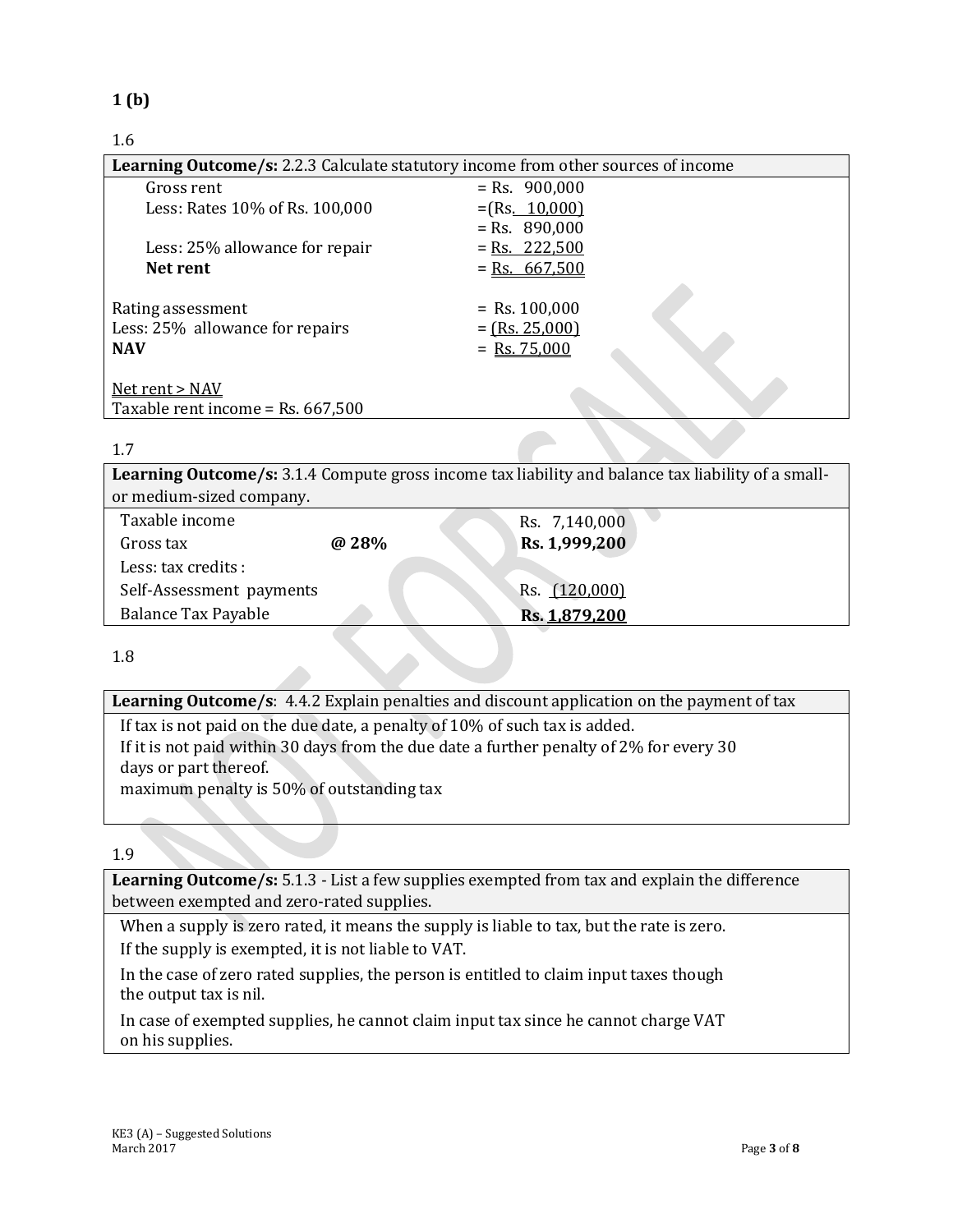## 1.10

Learning Outcome/s: 5.2.3 Compute tax payable for a given straightforward non- complex scenario

| NBT on Sales                             | 4,860,000 @ $2\%$ |        | 97,200 |
|------------------------------------------|-------------------|--------|--------|
| Less: NBT paid on imported raw materials |                   |        | 45,000 |
| NBT paid on services - not allowed       |                   | 12,000 |        |
| Balance NBT payable                      |                   |        | 52,200 |

**(2 x 5 = Total: 10 marks)**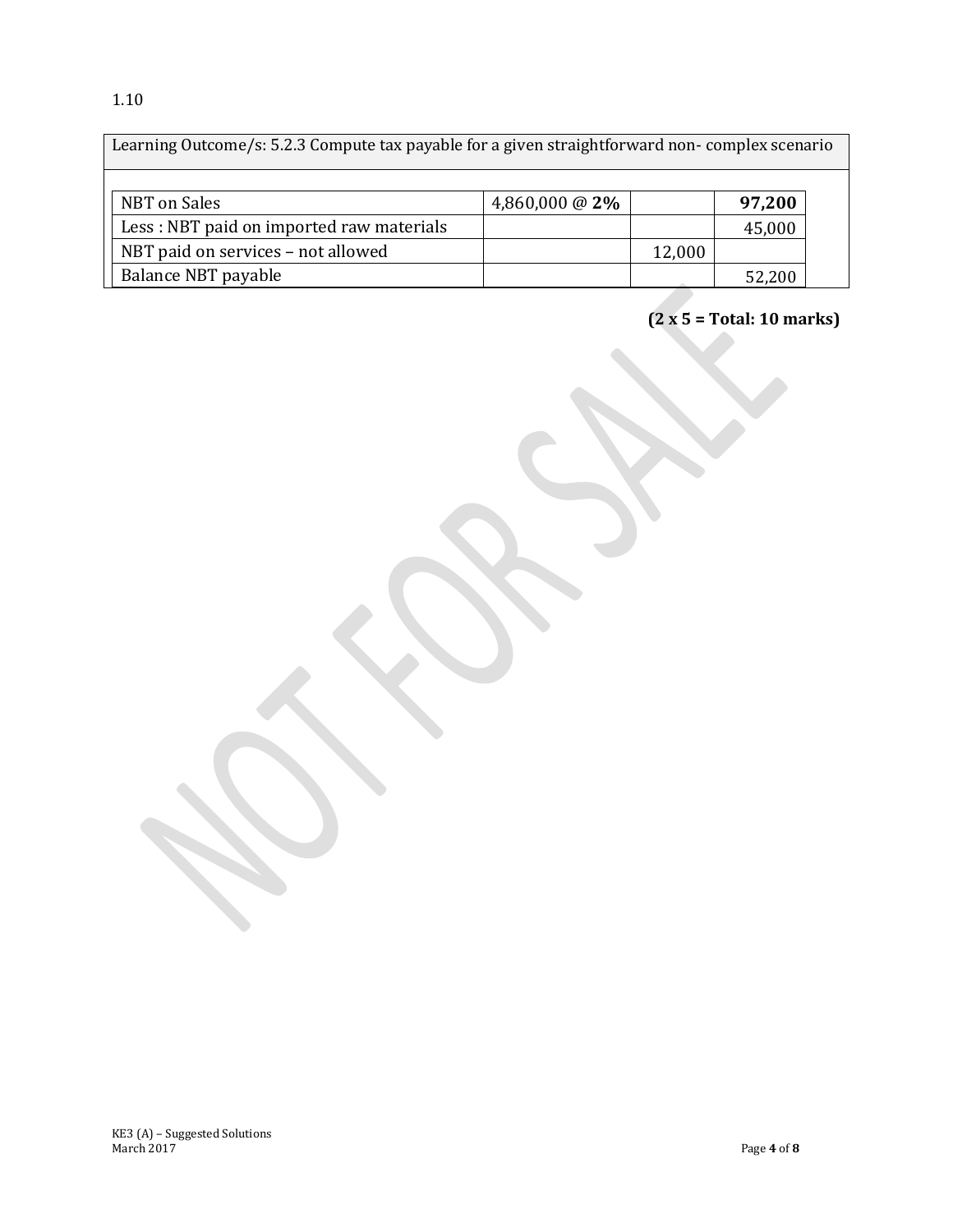# **SECTION 2**

#### **Answer 02**

Learning Outcome/s: 3.1 Basic understanding of income tax liability of a resident company (noncomplex straightforward scenario)

#### **Sarasi Fashions (Pvt) Ltd Gross tax liability and balance tax payable for the year ended 31 March 2016**

|                                                       | Rs.         |
|-------------------------------------------------------|-------------|
| Profit before tax                                     | 14,750,000  |
| Less: Interest income - other sources of income       | (27,000)    |
| Gratuity provision                                    | 2,230,000   |
| Gratuity paid                                         | (750,000)   |
| Donation                                              | 800,000     |
| Legal expenses to acquire a land                      | 100,000     |
| Legal expenses - bad debt recovery allowed            |             |
| <b>Adjusted profit from trade</b>                     | 17,103,000  |
| Other sources of income:                              |             |
| Interest income (27,000 x (100/90) - gross            | 30,000      |
| <b>Total Statutory Income</b>                         | 17,133,000  |
| Less: Losses b/f<br>3,500,000                         |             |
| Limited to 35% of Total statutory income<br>5,996,550 |             |
| Therefore can be claimed full amount                  | (3,500,000) |
| <b>Assessable income</b>                              | 13,633,000  |
| Less: allowance for qualifying payments:              |             |
| Donation to Pradeshiya Sabha - 100% claimable         | (800,000)   |
| <b>Taxable Income</b>                                 | 12,833,000  |
| Gross Tax Payable @ 28%                               | 3,593,240   |
| Less: Tax credits:                                    |             |
| ESC brought forward                                   | (1,500,000) |
| Notional tax credit                                   | (3,000)     |
| <b>Balance Tax Payable</b>                            | 2,090,240   |

**(Total: 10 marks)**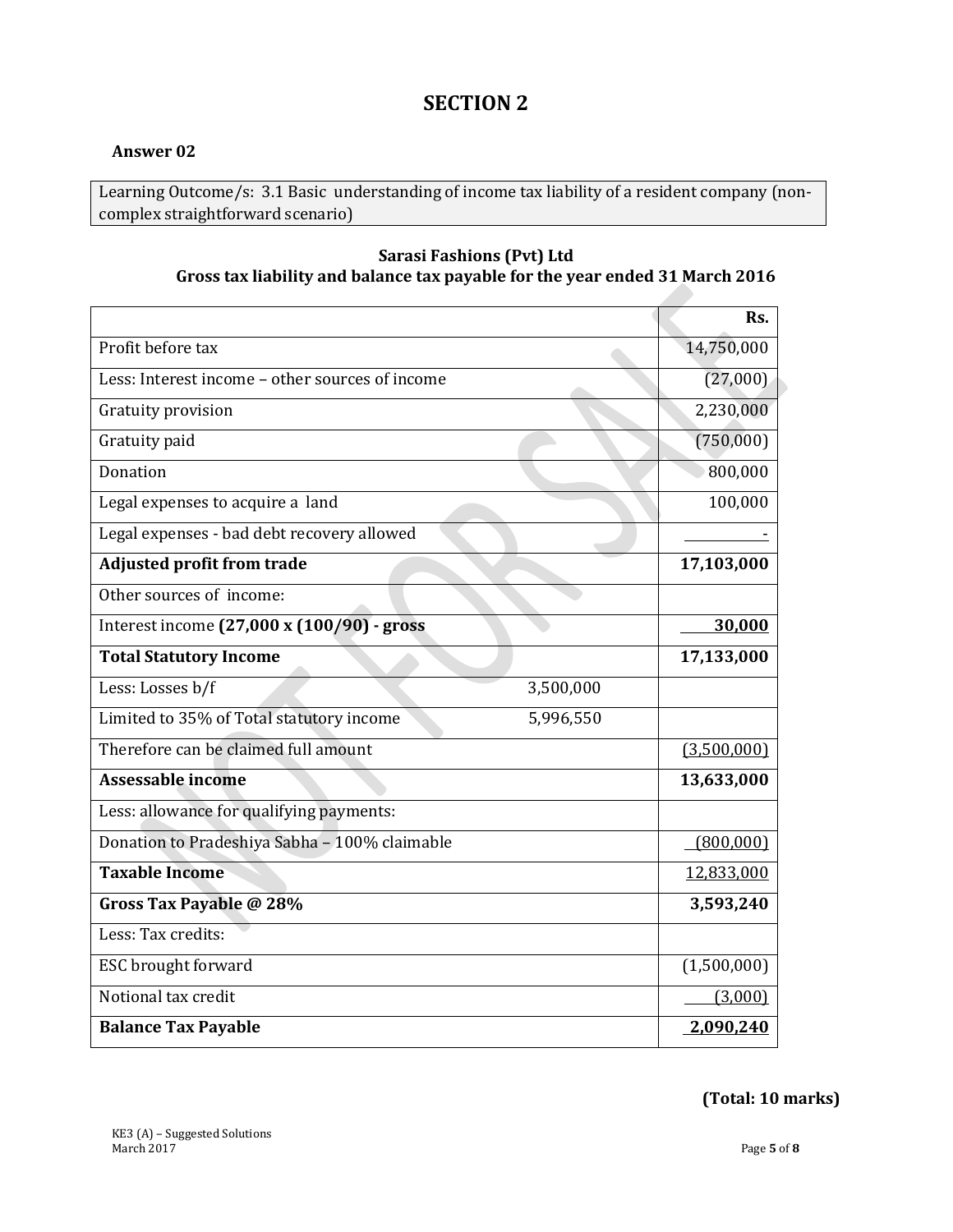# **SECTION 3**

#### **Answer 03**

Learning Outcome/s:

- 2.2 Statutory income form sources of profits & income listed in the Inland Revenue Act
- 2.3 Total statutory income, assessable income and taxable income
- 2.4 Gross income tax and balance tax payable

## **Gross tax liability and balance tax payable by Pasindu for the Y/A 2015/16**

| Salary                                                              | 175,000 x 12 | 2,100,000       |           |
|---------------------------------------------------------------------|--------------|-----------------|-----------|
| Value of conveyance $(35,000 \times 12) =$ Rs. 420,000              |              |                 |           |
| (exempted lower of value of one vehicle facility or Rs. 50,000 p.m) |              |                 |           |
| <b>Medical bills</b>                                                |              | 55,000          |           |
| <b>Foreign Accommodation</b>                                        | not taxable  |                 |           |
| Foreign travelling - Air ticket                                     | not taxable  |                 |           |
| Approved employer's contribution EPF 12%                            | not taxable  |                 |           |
| <b>Total employment income</b>                                      |              |                 | 2,155,000 |
|                                                                     |              |                 |           |
| Dividend income                                                     |              |                 |           |
| Net dividend (not a part of AI)                                     |              |                 |           |
| From a unit trust - exempt                                          |              |                 |           |
|                                                                     |              |                 |           |
| Interest income                                                     |              |                 |           |
| Fixed deposit interest (Net) - not a part of AI                     |              |                 |           |
| Interest from RFC accounts - exempt                                 |              |                 |           |
|                                                                     |              |                 |           |
| <b>Business Income</b>                                              |              |                 |           |
| Net profit as per accounts                                          |              | 1,537,500       |           |
| Add: Accounting depreciation (35,000 + 30,000)                      |              | 65,000          |           |
| Advertising 25% disallowed (23,000* 25%)                            |              | 5,750           |           |
| Lease interest                                                      |              | 46,500          |           |
| Total lease value (12,000 x 36)                                     | 432,000      |                 |           |
| 1/4 <sup>th</sup> of total lease value                              | 108,000      |                 |           |
| Lease rentals paid during the year                                  | 132,000      |                 |           |
| Lower amount - Allowed                                              |              | (108,000)       |           |
| Personal life insurance                                             |              | 15,000          |           |
| Depreciation allowance :                                            |              |                 |           |
| - leased computers - not entitled                                   |              |                 |           |
| - office equipment $240,000*33.33%$                                 |              | <u>(80,000)</u> |           |
| <b>Adjusted business profit</b>                                     |              |                 | 1,481,750 |
| <b>Total Statutory Income</b>                                       |              |                 | 3,636,750 |
| Less: Deductions under Sec. 32 :                                    |              |                 |           |
| Housing loan - Interest Paid (limited to other income)              |              |                 | (392,000) |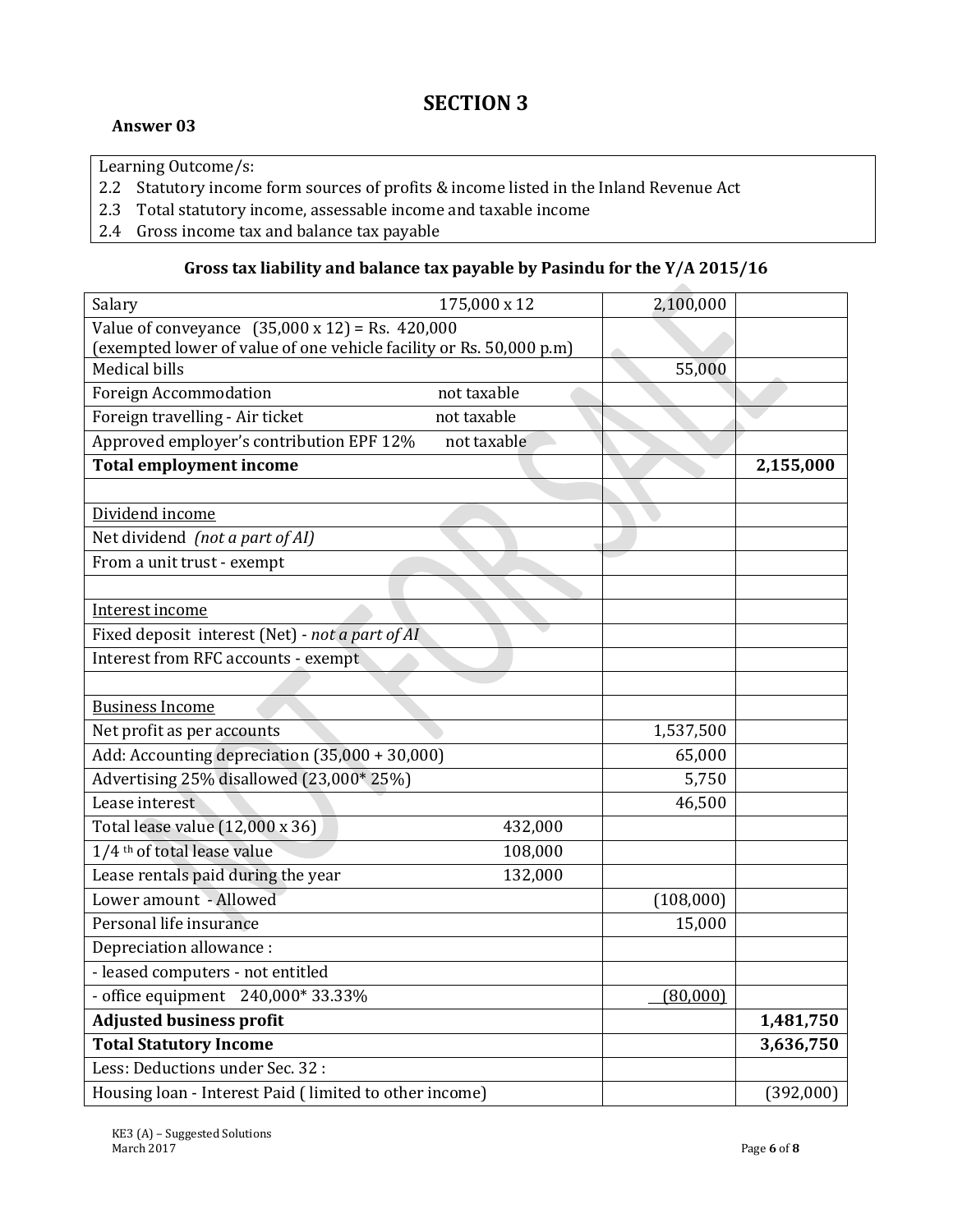| <b>Assessable Income</b>                                                                         |           | 3,244,750 |
|--------------------------------------------------------------------------------------------------|-----------|-----------|
| Less: Allowance for Qualifying payments :                                                        |           |           |
| Life Insurance premium                                                                           | (15,000)  |           |
| donation to an approved charity                                                                  | (100,000) |           |
| Limited to lower of 1/3 of AI or Rs.75,000/- or actual                                           | (115,000) | (75,000)  |
| Capital repayment on housing loan applicable only for professionals<br>(limited to other income) |           | (438,000) |
| QP on employment income                                                                          |           | (250,000) |
| Tax free Allowance                                                                               |           | (500,000) |
| <b>Taxable income</b>                                                                            |           | 1,981,750 |
| Tax liability                                                                                    |           |           |
| On First Rs. 500,000 @ 4%                                                                        |           | 20,000    |
| On Next Rs. 500,000 @ 8%                                                                         |           | 40,000    |
| On Business income Rs. 576,750 @ 10%                                                             |           | 57,675    |
| On balance Rs. 405,000 @ 12%                                                                     |           | 48,600    |
|                                                                                                  |           | 166,275   |
| Less: Tax credits:                                                                               |           |           |
| Self-Assessment payments                                                                         |           | (40,000)  |
| <b>PAYE</b>                                                                                      |           | (108,600) |
| <b>Balance Payable</b>                                                                           |           | 17,675    |

**(Total: 20 marks)**